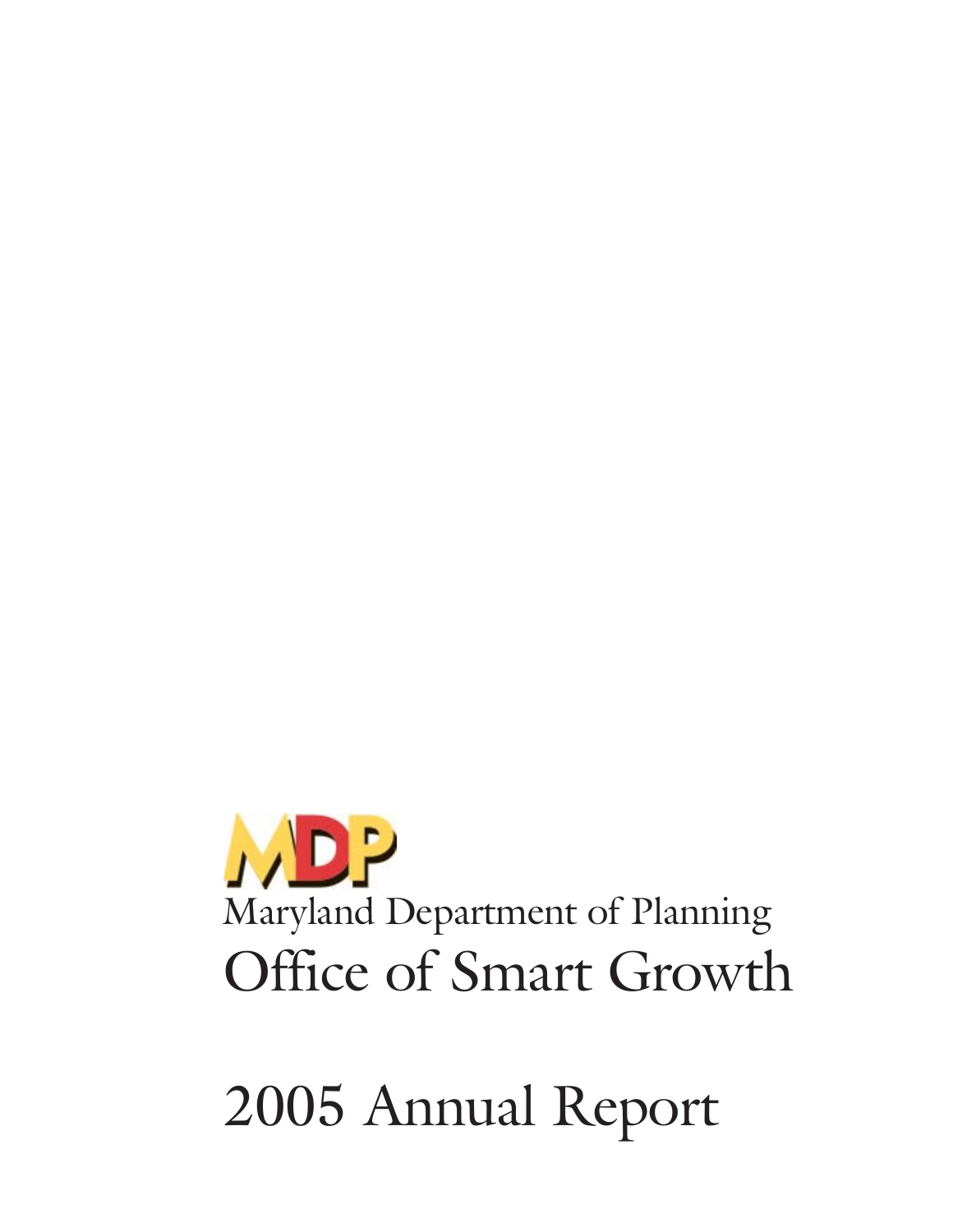# Office of Smart Growth

Maryland's smart growth efforts are carried out through the diverse programs and regulatory responsibilities of ten state agencies, ranging from the Departments of Planning and Transportation to the Maryland Higher Education Commission. The Office of Smart Growth (OSG) was created in 2001 to coordinate and promote these efforts, and it continues to play that role. OSG staff have worked directly with local officials and developers and with staff from other state agencies to advance various smart growth initiatives, such as the State's efforts to promote transit-oriented development in Baltimore City and Prince George's County.

This annual report details OSG's work during 2005, a year in which Governor Ehrlich's new Priority Places initiative commenced and the State's transitoriented development work gained considerable momentum. OSG staff played key roles in both, while also working with Maryland Department of Planning staff to lay the groundwork to launch new efforts in 2006, such as a workforce housing task force and continued "Reality Check" events that will address growth challenges in different regions of Maryland in 2006.

## Coordinating Maryland's Smart Growth Efforts

The Office of Smart Growth directs the monthly meetings and joint activities and work of the State's Interagency Coordinating Committee, which represents all of the state agencies that make up the Smart Growth Subcabinet.

## Priority Places

In 2005, OSG led the Coordinating Committee in implementing Priority Places, a new initiative in which the Governor designates outstanding development projects and plans for heightened State assistance. After years of progress on land preservation, Priority Places focuses on the development side of the smart growth coin, which has been far more challenging.

life in older cites, towns and suburbs.



Local officials and developers often struggle to get development projects off the ground in established neighborhoods, as community opposition, difficulties with financing, and other factors work against them. With Priority Places, Maryland is helping local government and private sector partners work through challenges on projects that have the potential to serve as catalysts for broad-based revitalization. The goal is to

promote economic development and restore quality of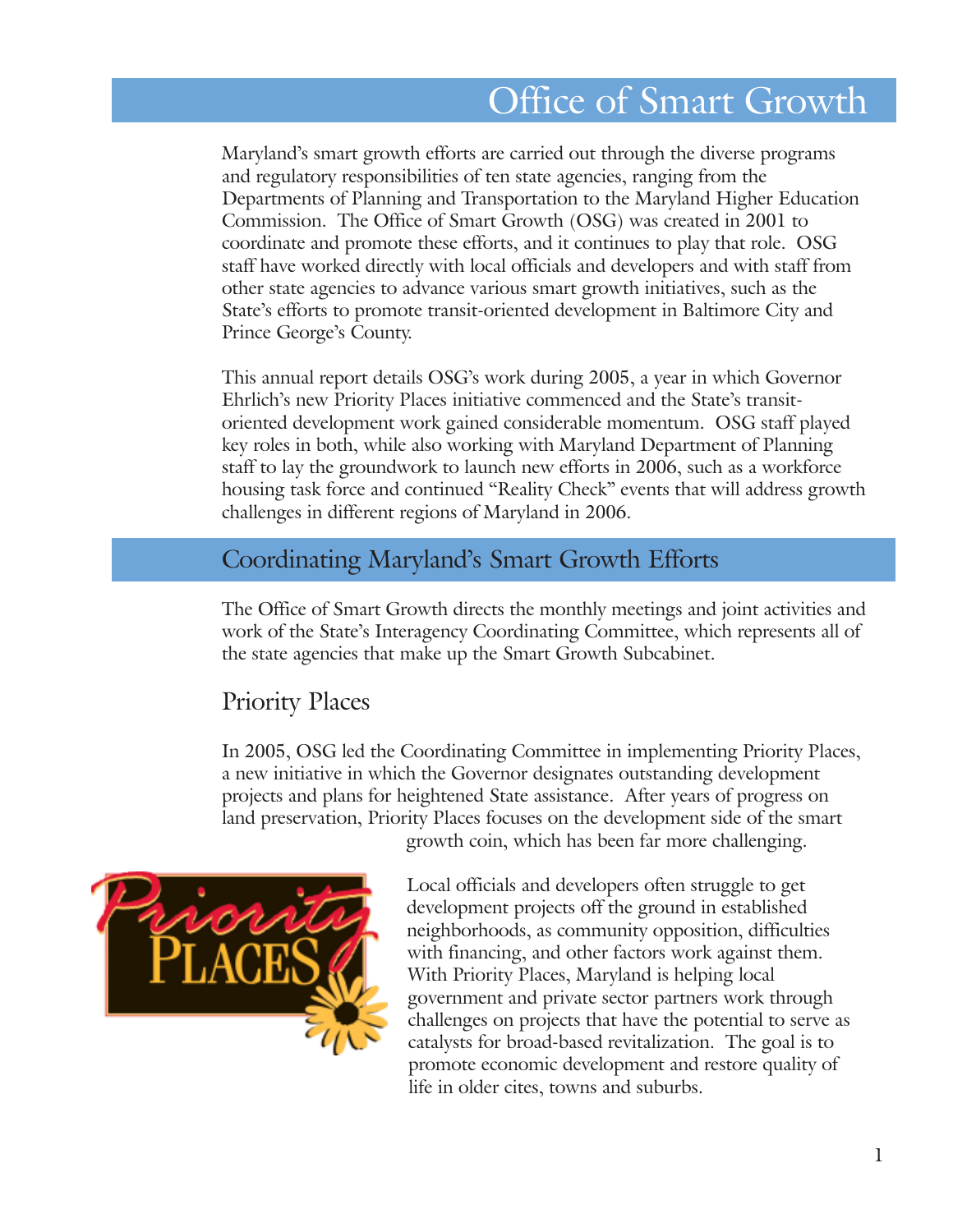The Priority Places program is not tied to a single state agency; instead, designated Priority Places are given priority treatment by all of the Subcabinet agencies that have the resources they need. OSG, having overseen the development of the application and evaluation criteria for the initiative, now is coordinating funding, and technical and regulatory assistance from these agencies.

In 2004, the Coordinating Committee reviewed thirty-six proposals in the first two application rounds and made recommendations to the Smart Growth Subcabinet. The Subcabinet, in turn, made its recommendations to the Governor, and he designated the first four Maryland Priority Places in 2005. The 2005 Priority Places designees include the Poppleton neighborhood of Baltimore City, the Leonardtown Wharf project in St. Mary's County, Hyattsville's Route 1 corridor, and Crisfield on the Eastern Shore. The four proposals, which take a variety of approaches, share similar revitalization goals.

OSG staff planned the events and prepared materials for the Governor's announcement of the first four designations in separate events in Annapolis and Hyattsville. In addition to developing publications and content for the Priority Places Web site, the Office created an Internet tracking system to monitor State assistance and oversaw the creation of work plans and project management teams for the first four designees in 2005.

The State is still in the early stages of rolling out this initiative, and state agencies have provided some initial assistance. In Leonardtown, the Maryland Department of Environment expedited a joint permit process that had to be completed before work could begin on the Wharf project. In addition, OSG and MDP staff members have been collaborating to help the town analyze how to

integrate a large new development project known as Tudor Hall into the downtown and Washington Street corridor. The town is moving through the design-development phase of the Tudor Hall project, and it is expected to have a significant impact on both Leonardtown Wharf and downtown.



In Poppleton, the Office of Smart Growth has been facilitating a discussion on job training in conjunction with the new University of Maryland, Baltimore, BioPark, and the existing and new residents of the Poppleton community. OSG also has committed to assisting the City with evaluating the Hollins Market area in order to submit a plan to the Ford Foundation for a program that supports capital

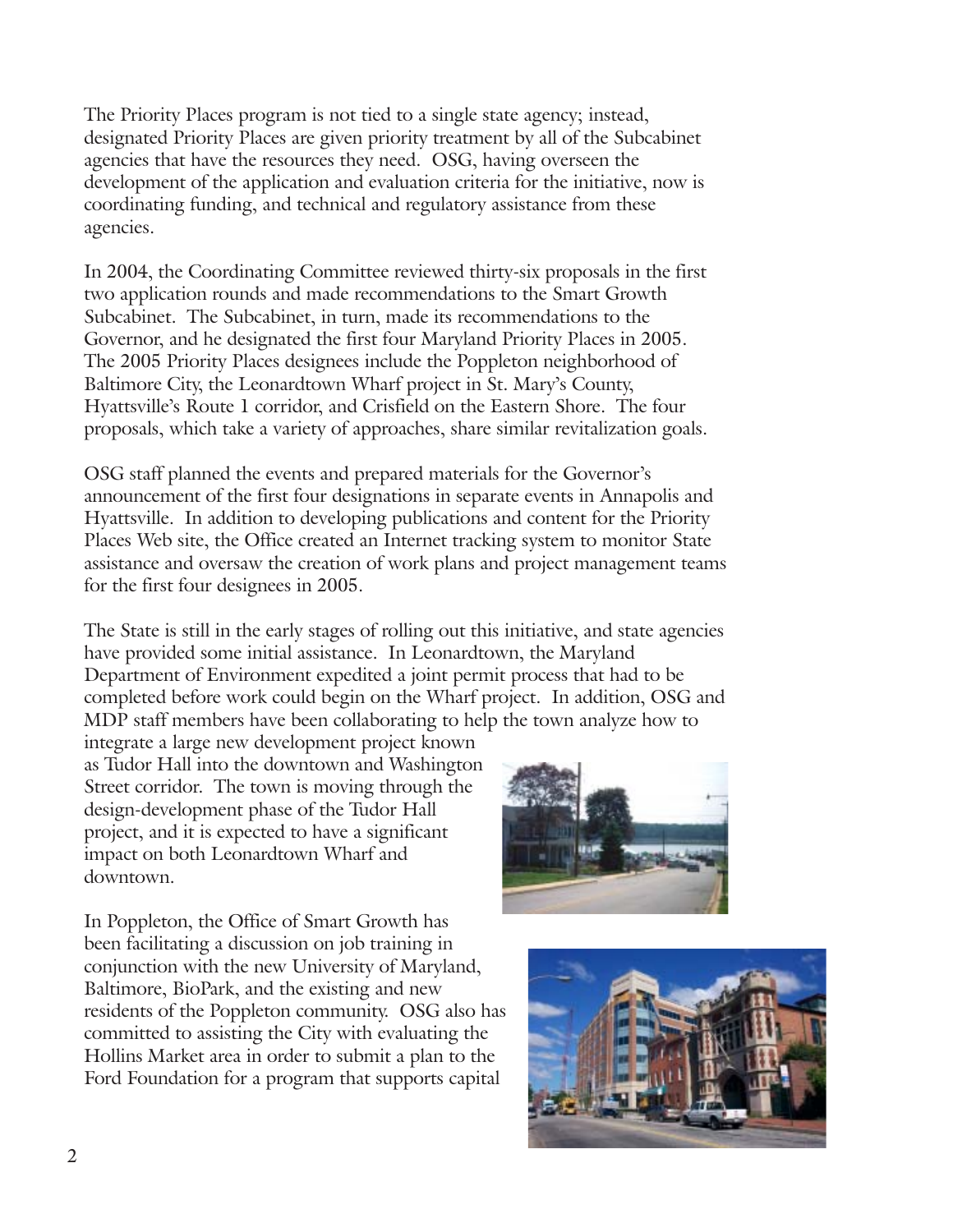improvements for urban public markets. Additionally, OSG staff members have attended meetings with the developer and staff from the Departments of Natural Resources and Housing & Community Development, and the Maryland Historical Trust.

#### PFA Exceptions

In addition to administering the Priority Places initiative, OSG has led the Coordinating Committee in its reviews of requests for special exceptions to Maryland's smart growth law. The law requires the State to direct all funding for highway construction, water and sewer systems, economic development and other growth-related needs to designated growth areas known as Priority Funding Areas (PFAs).

This incentive-based system is the cornerstone of smart growth in Maryland, where local governments retain ultimate authority of land-use decisions. The Smart Growth Subcabinet must approve any requests for State support to meet growth-related needs outside PFAs, and the Coordinating Committee performs an initial review of such requests.

During 2005, the Office of Smart Growth oversaw the committee's review of the following PFA exception requests:

I.Maryland Department of Business and Economic Development – Mid-Atlantic Farm Credit (MAFC) – March, 2005

A PFA exception was sought to insure \$271,000 on a \$775,000 Term Loan to MAFC. The purpose of the loan was to assist with the construction of two 66' x 600' center brood roaster houses on a 46-acre farm located outside of a PFA in Dorchester County. The Committee voted to approve it based on the Smart Growth Areas Act, which allows exceptions "based on a growth-related project related to a commercial or industrial activity which, due to its operational or physical characteristics, shall be located away from other development." No further action was required.

II. Maryland Department of Business and Economic Development Maryland Industrial Development Financing Authority (MIDFA) – May, 2005

A PFA exception was sought from the Department's MIDFA program to insure \$199,000 on a \$995,000 Term Loan to Far Away Farm, LLC. The purpose of the loan was to assist Donald L. Campbell and Scott K. Lloyd with the purchase of an existing poultry farm located outside a PFA in Caroline County. The purchase price of the farm was \$970,000 but required \$120,000 in improvements to the existing poultry houses. The Committee voted to approve the exception based on the Smart Growth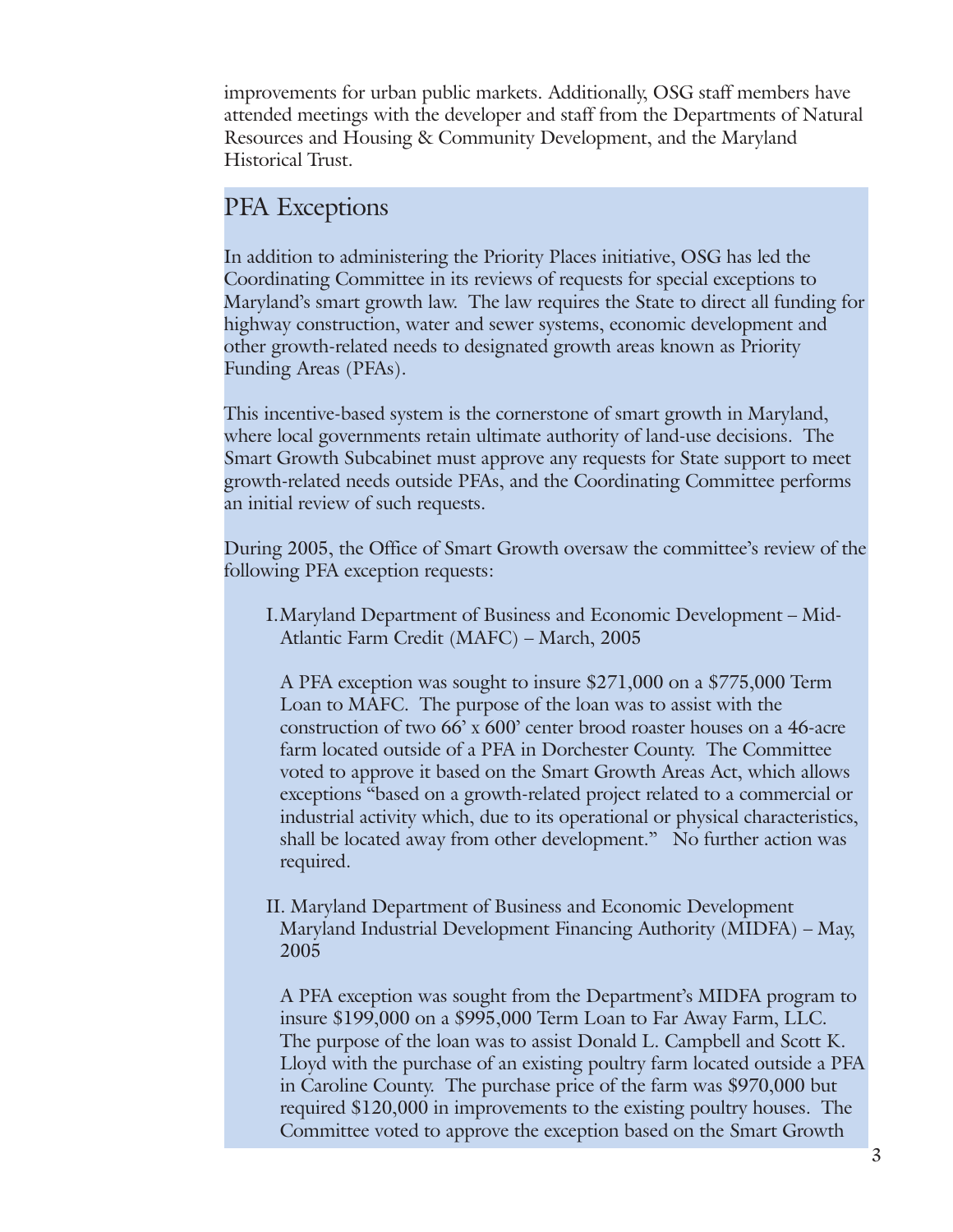Areas Act, which allows exceptions "based on a growth-related project related to a commercial or industrial activity which, due to its operational or physical characteristics, shall be located away from other development." No further action was required.

III. Maryland Department of Business and Economic Development – MEDFA and MEDCO – July, 2005

A. PFA exception was sought from the Department's Maryland Economic Development Assistance Fund (MEDFA) to provide funding to the Maryland Economic Development Corporation (MEDCO) to comply with the Base Realignment and Closure (BRAC) list released in May 2005. The BRAC announcement identified the need for MEDCO to broaden the scope of an earlier feasibility study to include the Aberdeen/ Edgewood Arsenal in Harford County. The study would help determine the economic impact of environmental issues and potential costs for cleaning up contamination caused by military activities.

Consistent with the previously granted special exception for the first five sites, the Committee voted to approve the exception based on the Smart Growth Areas Act, which allows exceptions "based on a growth-related project related to a commercial or industrial activity which, due to its operational or physical characteristics, shall be located away from other development." No further action was required.

IV. Maryland Department of Business and Economic Development – MEDAF – July, 2005

A PFA exception was sought from the Department's Maryland Economic Development Assistance Fund (MEDFA) to provide funding to the Maryland Angus Association (MAA) to enlist the Summit Food Group to conduct a beef production feasibility study. The study would help determine whether Maryland has the capacity to handle expansion of meat packing operations and whether it is plausible for beef production to remain in the State. It would identify the market for premium beef products; quantify potential demand from these markets; determine quantity and quality of management practices for regional feedlots to supply product; analyze existing processing facilities and the need to construct new facilities to service potential demand at various production levels.

Consistent with the previously granted special exception for the first five sites, the Committee voted to approve the exception based on the Smart Growth Areas Act, which allows exceptions "based on a growth-related project related to a commercial or industrial activity which, due to its operational or physical characteristics, shall be located away from other development." No further action was required.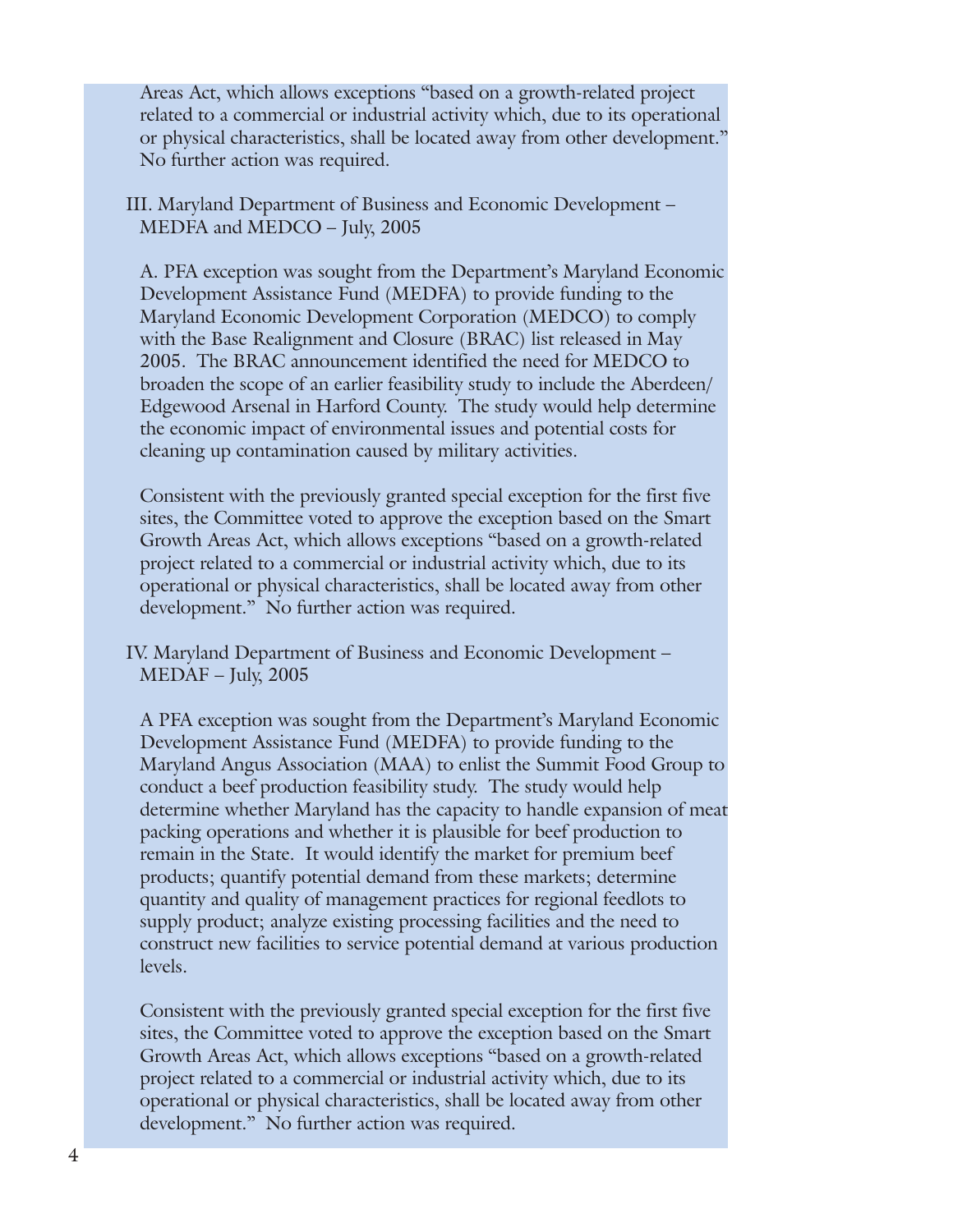V. Maryland Department of Transportation – InterCounty Connector (ICC) – August, 2005

A PFA exception was sought by the Maryland Department of Transportation for the proposed InterCounty Connector (ICC) Project, which is expected to link the Priority Funding Areas between the I-270 and I 95/US 1 corridors within central and eastern Montgomery County and northwestern Prince George's County, with approximately 64 percent of the Preferred Alternative (Corridor 1) within a PFA.

The Committee voted to approve the exception as authorized in the Smart Growth Areas Act. The basis for the approval parallels the logic expressed in Section 5-7B-03, which allows exceptions for a "growthrelated project related to a commercial or industrial activity which, due to its operational or physical characteristics, shall be located away from other development." No further action was required.

VI. Maryland Department of Business and Economic Development – Mid-Atlantic Farm Credit's ("MAFC") – October 13, 2005

A PFA exception was sought to approve MAFC's request for \$248,055 (23 percent) of MIDFA insurance on a \$1,078,500 Term Loan. The purpose of the loan was to assist William L. Robinson III and Connie Robinson with the construction of three 66'x 600' center brood roaster houses, state-of-the-art production facilities designed to meet grow-out standards of all poultry integrators. The roaster houses will be built on the Robinson's 67-acre farm in Queen Anne's County, Maryland.

Poultry is Maryland's top agricultural industry, providing a half billion dollars in Maryland farm income last year and employing 15,000 people in the Delmarva region. Responding to the Governor's recommendation from the Poultry Issues Action Team, DBED has agreed to provide MIDFA insurance to improve capital access and strengthen the industry. The Maryland Department of Agriculture (MDA) projects 125 new Delmarva poultry houses totaling \$31 million this year, with up to 50 percent needing some level of credit enhancement. DBED expects MIDFA's assistance to eventually be replaced by programs of the MDAsponsored Maryland Agricultural and Resource-Based Industry Development Corporation (MARBIDCO), established in the 2005 legislative session.

The Committee voted to approve this exception as authorized in the Smart Growth Areas Act. The basis for the approval parallels Section 5- 7B-06, which states: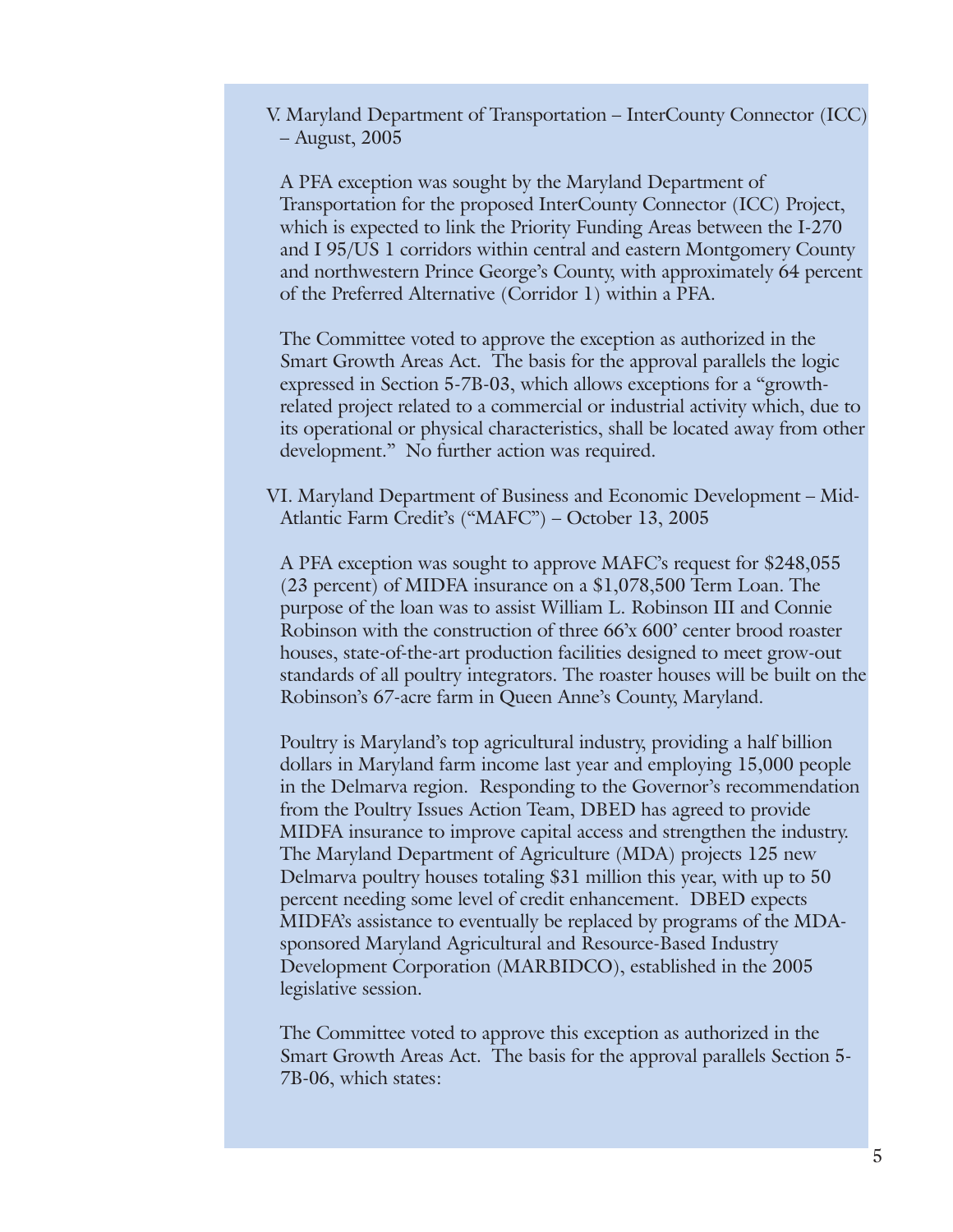(a) The State may provide funding for a growth-related project not in a priority funding area without receiving approval from the Board of Public Works as provided under § 5-7B-05 of this subtitle for:

(3) A growth-related project related to a commercial or industrial activity which, due to its operational or physical characteristics, shall be located away from other development, including:

(ii) An industry related to:

(1) Agricultural Operations.

## Transit-Oriented Development

Transit-oriented development creates compact, walkable neighborhoods around transit stations, with a mix of housing, offices, restaurants and shops. It increases transit ridership by creating a constant of round-the-clock activity within a short walk of stations. Maryland has substantial TOD potential, with more than 75 rail, light rail and subway stations and dozens more proposed for the next twenty years. Despite the State's substantial investment in transit infrastructure, much of the land surrounding Maryland's transit stations has not yet been fully developed to support transit use.

The Office of Smart Growth is working with the Maryland Department of Transportation to promote transit-oriented development, with a particular focus on Baltimore City and Prince George's County. The goal is to surround stations with vibrant neighborhoods where people can live, work and shop or eat out, all within a safe and pleasant walk of trains, subways and buses. TOD supports smart growth in many ways. It increases transit ridership and helps relieve road congestion, improving quality of life and access to jobs. It also often stimulates broad-based community reinvestment and increases property values.

OSG and MDOT staff have collaborated to analyze the market readiness of station areas to identify those with the greatest TOD potential, evaluating existing land use and physical characteristics, the perspective of surrounding communities, regulations, market strength and other issues.

At the same time, they have been building relationships with local officials, developers and others with a stake in TOD to develop work plans tailored to individual communities and station areas.

## State Center

In West Hyattsville, New Carrollton and Baltimore, the State has completed a detailed analysis of each site and



hosted charrettes to help stakeholders "design" transit-area development. In 2005, the focus was on the State Center office complex in Baltimore. OSG,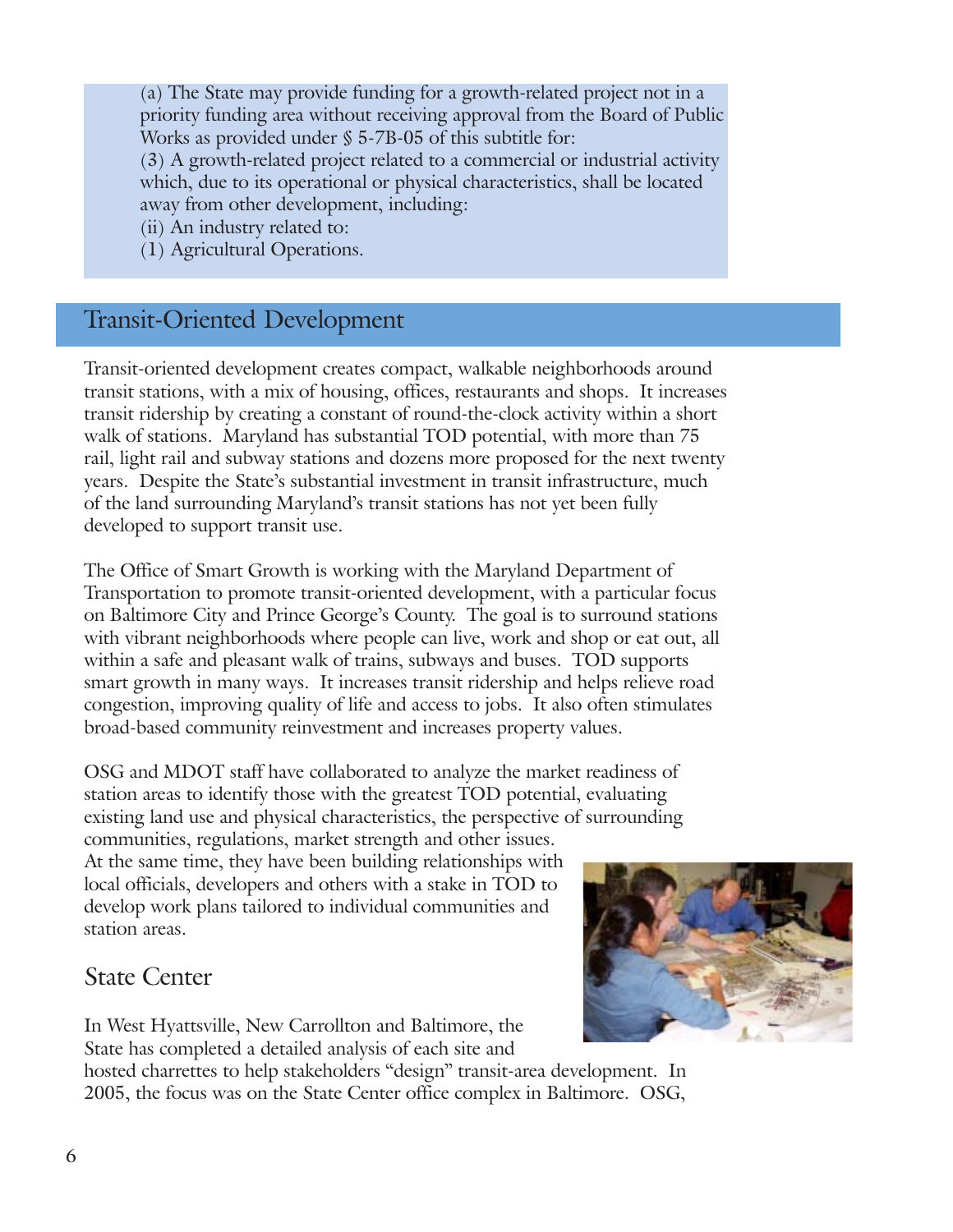MDP and MDOT hosted a five-day State Center charrette at MDP's offices at 301 W. Preston Street in January. In the charrette, they worked with staff from Baltimore City, private consultants and various stakeholders to create a strategy for redeveloping the State Center area to better support its subway, light rail and bus transit stations.



The State Center strategy is spelled out and illustrated in a document available online at http://www.mdp.state.md.us/pdf/ statecenter0302051.pdf. The strategy will be refined into more detailed plans after the State chooses a development partner in 2006. The State released a Request for Qualifications (RFQ) in September, with plans to select a master developer that would assemble a team to design, entitle, finance, construct and market mixed-use, mixed-income TOD on twenty-five acres of state-owned property in the area.



OSG's role on State Center, as with some of the other station-area projects, has been in the day-to-day management of the project, including planning issues, decisions on the project process, and working with stakeholders, including city agencies, institutions, businesses and residents.

## Red Line

In addition to looking at specific station areas, OSG is working with MDOT on big-picture TOD planning that supports the expansion of transit service, as with Baltimore City's Red Line planning. The Red Line would add a new east-west light rail or rapid bus line to Baltimore's transit system, connecting the Canton area in eastern Baltimore City with the Woodlawn area to the west, in Baltimore County.

When states apply for federal funding to expand transit systems, they receive a more favorable review if they can demonstrate they have prepared for transitoriented development, which supports strong ridership. In Baltimore, the State has been working to boost its prospects for federal funding of the Red Line by laying the groundwork for pedestrian-friendly TOD around the line's proposed station areas, to meet the federal funding expectation.

OSG has participated in regular meetings of a Technical Working Group with representatives of MTA, MTA's consultant team, MDOT, Baltimore City and Baltimore County. The group has been evaluating alignment, station areas and other key components of the Red Line from Security Square/I-70 to Canton. OSG staff has played an integral part in the evaluation of appropriate stations for TOD, and in planning, land use and market analysis.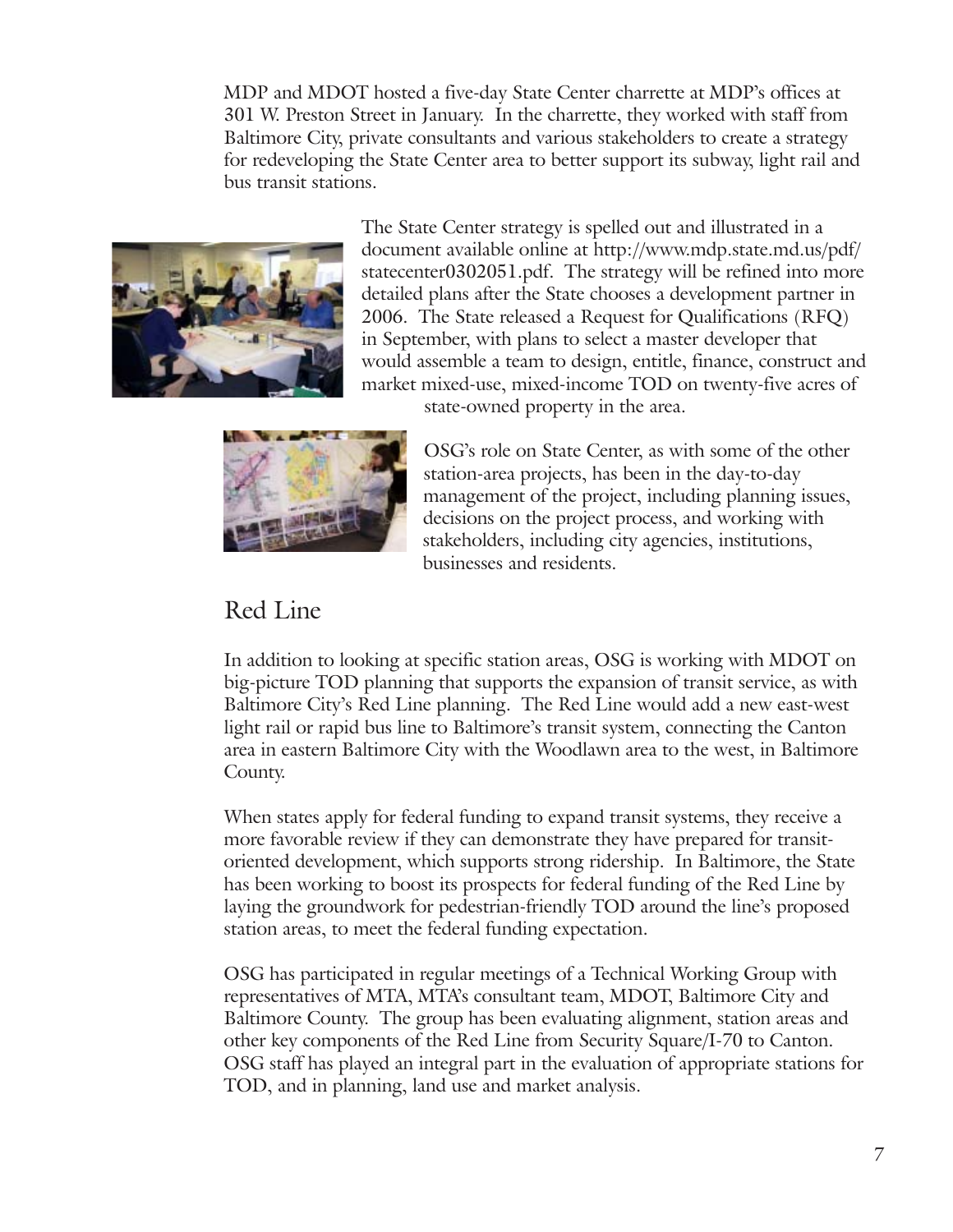## Web site and Outreach

In 2005, OSG worked with MDOT to create a Maryland transit-oriented development Web site that will highlight TOD activity across the state. The Web site, to be launched in early 2006, has been designed to reach a broad audience, with content ranging from basic information on what TOD looks and feels like to detailed updates on State TOD projects and plans.

OSG staff members also are working with representatives from ULI-Baltimore, MDOT, MTA, Greater Baltimore Committee (GBC) and other state and local agency representatives to plan a TOD tour along Baltimore's Light Rail line. The goal of the tour is to gather local decision makers (elected officials, agency representatives, development and design professionals) and community leaders for a half day to discuss existing short-term and long-term TOD opportunities in the region The tour had to be rescheduled from Fall 2005 to Spring 2006 because of delays in the reopening of a northern section of the rail line that has been closed for track work. OSG will restart the planning process for the tour in early 2006, finalizing the invite list and the agenda.

## Maryland Smart Sites

The Office of Smart Growth recognizes the need to reorient and effectively promote the Maryland Smart Sites Web site, which was created in 2003 as an online marketing tool for publicly owned properties ripe for redevelopment.

In addition to ensuring that the Web site's information was up-to-date and accurate, OSG worked to redesign the site in 2005 to make it consistent with other State Web sites and to enhance the site's navigation and functional capabilities.

The Office also formed a partnership with the Maryland Municipal League to reenergize the initiative. The goal is to inform municipalities that they can use Maryland Smart Sites to showcase and market their own public properties for redevelopment. OSG provided a booth display and fact sheets at MML's 2005 fall conference, and is preparing a report about Smart Sites for MML's monthly newsletter and Web site.

OSG already has received requests from the Baltimore Development Corporation and the City of Grantsville to post properties on Maryland Smart Sites, and the properties are being reviewed for inclusion. In addition, OSG staff members are planning to meet with representatives from the City of Frederick, Hagerstown, and Salisbury to discuss redevelopment opportunities in those cities that could be highlighted on the Web site, which is www.mdsmartsites.com.